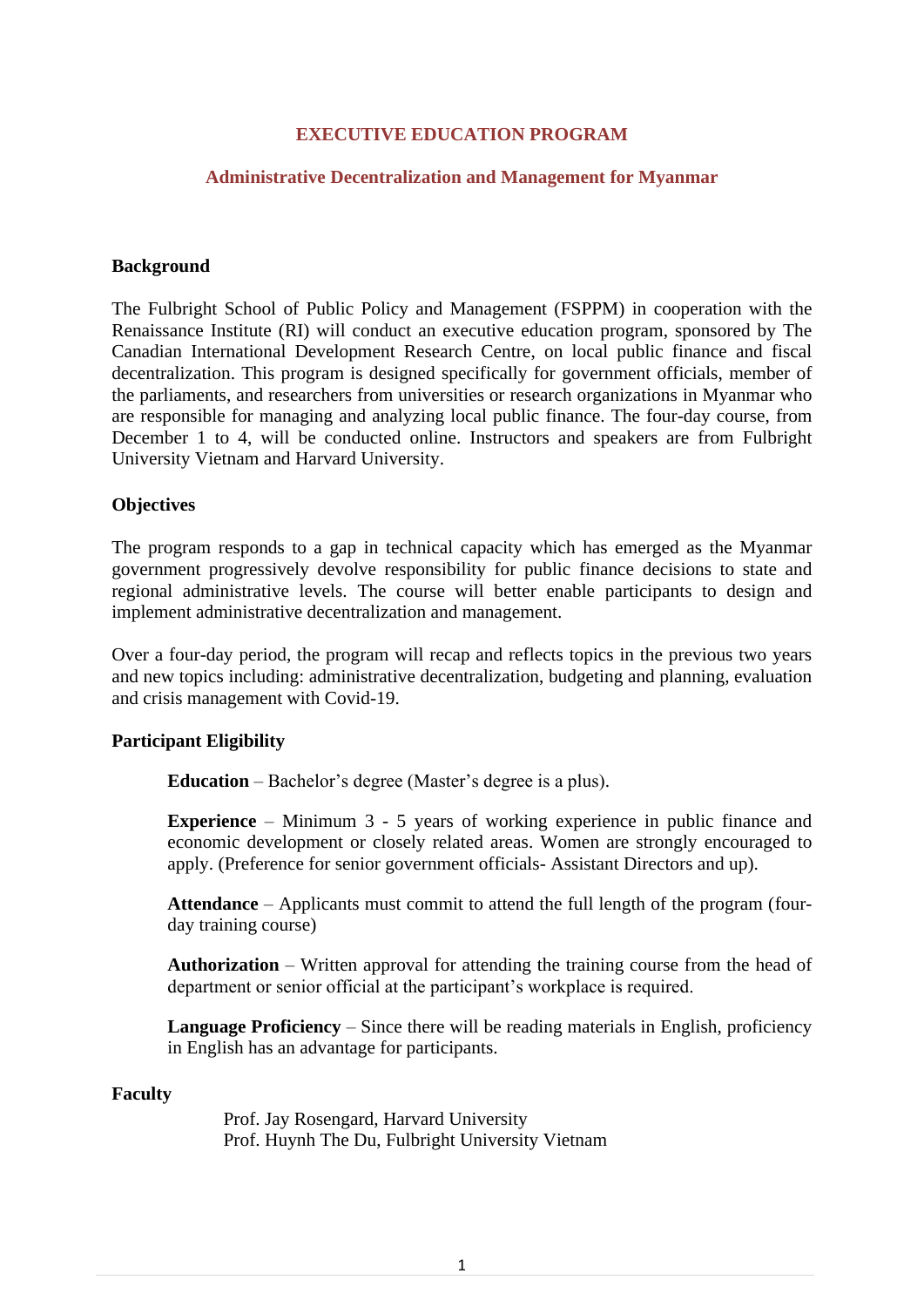# **Tentative Participant Composition**

| Ministry/<br><b>Organization</b>       | <b>Department</b>                                                    | Nay Pyi<br>Taw | Yangon | <b>Bago</b> | <b>Mandalay</b> | <b>Shan</b> |
|----------------------------------------|----------------------------------------------------------------------|----------------|--------|-------------|-----------------|-------------|
| Ministry of<br>Planning and<br>Finance | <b>Planning Department</b>                                           |                |        |             |                 |             |
|                                        | <b>Budget Department</b>                                             |                |        |             |                 |             |
|                                        | <b>Internal Revenue Department</b>                                   |                |        |             |                 |             |
|                                        | <b>Intergovernmental Fiscal</b><br><b>Relation Department (IFRD)</b> |                |        |             |                 |             |
|                                        | Joint Public Account Committee<br>(JPAC)                             |                |        |             |                 |             |
| Parliament                             | Support Staff to the Public<br><b>Account Committee</b>              |                |        |             |                 |             |
| Research/<br>Academic<br>Institutions  |                                                                      |                |        |             |                 |             |
| <b>Total</b>                           |                                                                      |                |        |             |                 |             |
| <b>Grand Total</b>                     |                                                                      |                |        |             |                 |             |

# **Financial Assistance**

The course will be fully funded by the Canadian International Development Research Centre.

# **Contact**

If you have any questions or concerns about the training, please do not hesitate to contact the Renaissance Institute.

# **Khin Moe Myint**

Program Director, Renaissance Institute Tel: 09 250 185 185 E-mail: [khinmoe.myint@rimyanmar.org](mailto:khinmoe.myint@rimyanmar.org)

# **Chaw Su Min Han**

Program Associate, Renaissance Institute Tel: 09 798437334 E-mail: [chawsu.minhan@rimyanmar.org](mailto:chawsu.minhan@rimyanmar.org)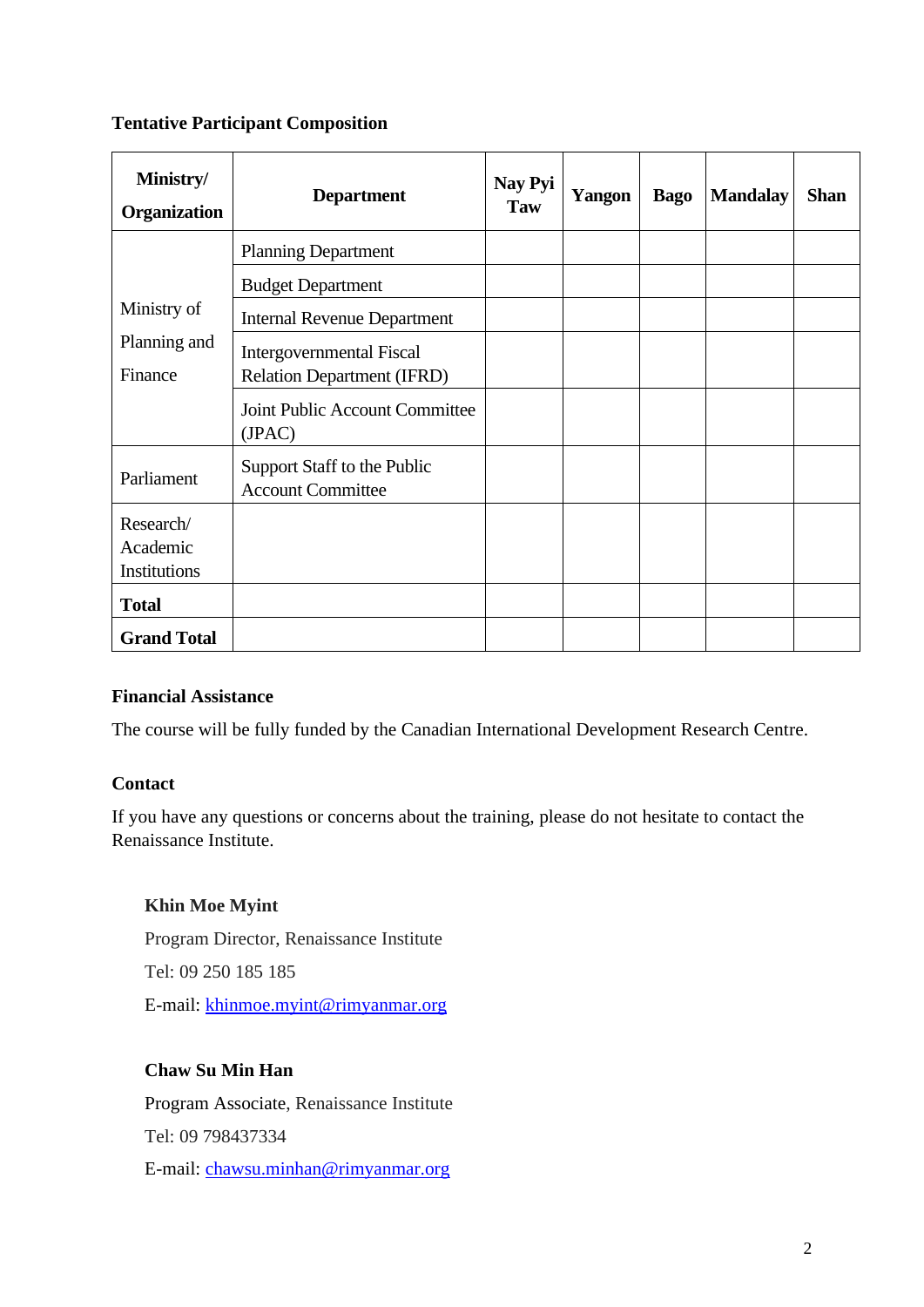# **Course Outline**

## **Day 1 (December 1): Recap and reflections of the previous programs**

Session 1 (9:00-10:15): Recap and reflections from Training on Public Finance Management – Jay Rosengard

## Reading(s)

Andrew Lawson, *Public Financial Management*, GSDRC Applied Knowledge Services, 03/2015, pp. 1-3.

Materials in Year 1

*Break (10:15-10:20)*

Session 2 (10:20-11:35): Recap and reflections from training on fiscal decentralization and local governance – Huynh The Du

### Reading(s)

Joseph E. Stiglitz and Jay K. Rosengard, *Chapter 26,* Norton, *2015, pp.* 801-805.

Materials in Year 1 and Year 2

## **Day 2 (December 2): Administrative Decentralization**

Session 1 (9:00-10:15): Administrative Decentralization – Jay Rosengard

Reading(s)

Richard M. Bird and Enid Slack, *Local Taxes and Local Expenditures in Developing Countries: Strengthening the Wicksellian Connection*, Institute on Municipal Finance and Governance, Munk School of Global Affairs, University of Toronto, 10/2013, pp. 1-10.

*Break (10:15-10:20)*

Session 2 (10:20-11:35): Incentive and motivation design to encourage local government officials to work – Huynh The Du

### Reading(s)

Altshuler and Luberoff, *Public Choice*, excerpt from Megaproject: The Changing Politics of Urban Investment, Brookings, 2004, pp. 53-62.

# **Day 3 (December 3): Budgeting and planning**

Session 1 (9:00-10:15): Expenditure prioritization and cost-benefit analysis – Jay Rosengard

### Reading(s)

Gürkan Ateş and Ergül Halisçelik, *Cost & Benefit Analysis of Investment Projects Financed by the World Bank*, IBANESS Congress Series, 04/2017, pp. 44-47.